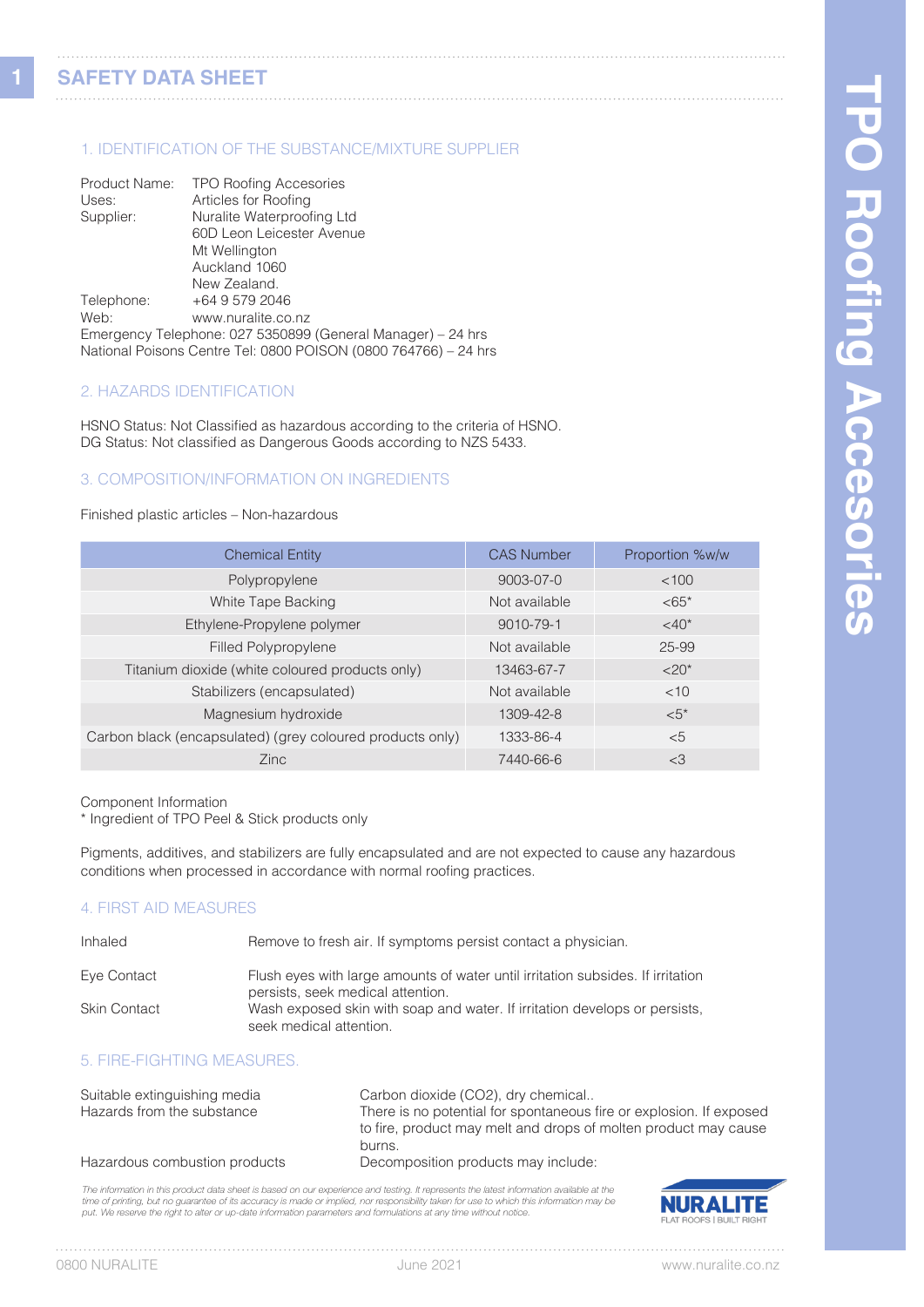**2**

|                                                                                                               | Carbon oxides, Nitrogen oxides, other hazardous products                          |  |
|---------------------------------------------------------------------------------------------------------------|-----------------------------------------------------------------------------------|--|
| Special precautions for fire-fighters                                                                         | Promptly isolate the scene by removing all persons from the vicinity of the       |  |
|                                                                                                               | incident if there is a fire. No action shall be taken involving any personal risk |  |
|                                                                                                               | or without suitable training.                                                     |  |
| Special protective equipment for fire-fighters Fire-fighters should wear appropriate protective equipment and |                                                                                   |  |
|                                                                                                               | self-contained breathing apparatus (SCBA) with a full face-piece operated in      |  |
|                                                                                                               | positive pressure mode.                                                           |  |
|                                                                                                               |                                                                                   |  |

### 6. ACCIDENTAL RELEASE MEASURES.

Clean-Up Procedures Pick up large pieces. Vacuum dusts. If sweeping is necessary, use a dust suppressant such as water. Do not dry sweep dust accumulation. These procedures will help to minimize potential exposures.

## 7. HANDLING AND STORAGE.

Handling Use protective equipment as described in Section 8 of this safety data sheet when handling uncontained material. Handle in accordance with good industrial hygiene and safety practices. Storage Warehouse storage should be in accordance with package directions, if any. Material should be kept clean, dry, and in original packaging.

## 8. EXPOSURE CONTROL/PERSONAL PROTECTION

| Product/Ingredient | <b>WES/TWA</b>       | <b>WES/STEL</b>          | Reference |
|--------------------|----------------------|--------------------------|-----------|
| Calcium Carbonate  | 10 <sub>mg</sub> /m3 | $\overline{\phantom{0}}$ | NZ-WES    |
| Carbon Black       | 3mg/m3               | $\qquad \qquad -$        | NZ-WES    |
| Titanium Dioxide   | 10mg/m3              | $\overline{\phantom{0}}$ | NZ-WES    |

#### PERSONAL PROTECTION

| Respiratory<br>Eyes | Wear a dust respirator if dust is generated<br>Wear safety glasses. |  | $\mathbf{m}$ |  |
|---------------------|---------------------------------------------------------------------|--|--------------|--|
| Hands<br>Other      | Wear leather or cotton gloves.<br>Wear overalls or dust coat.       |  |              |  |

## 9. PHYSICAL AND CHEMICAL PROPERTIES

| <b>PROPERTY</b>         | <b>SPECIFICATION</b>              |
|-------------------------|-----------------------------------|
| Physical state          | Solid composite plastic structure |
| Colour                  | White, grey or tan                |
| Odour                   | No odour                          |
| рH                      | Not applicable                    |
| Boiling Pt              | Not determined                    |
| Flash Pt                | Not determined                    |
| Melting Pt              | Not determined                    |
| Explosive properties    | Not applicable                    |
| Vapour pressure         | Not applicable                    |
| Density                 | Not determined                    |
| <b>Water Solubility</b> | Not determined                    |
| Viscosity               | Not applicable                    |
| Ignition temperature    | Not determined                    |

# 10. STABILITY AND REACTIVITY

Stability **Stability These products are not reactive.** Possibility of hazardous reactions Will not occur.<br>
Conditions to avoid No data Conditions to avoid Incompatible materials No data

The information in this product data sheet is based on our experience and testing. It represents the latest information available at the time of printing, but no guarantee of its accuracy is made or implied, nor responsibility taken for use to which this information may be<br>put. We reserve the right to alter or up-date information parameters and formulations



 $1.1.1.1$